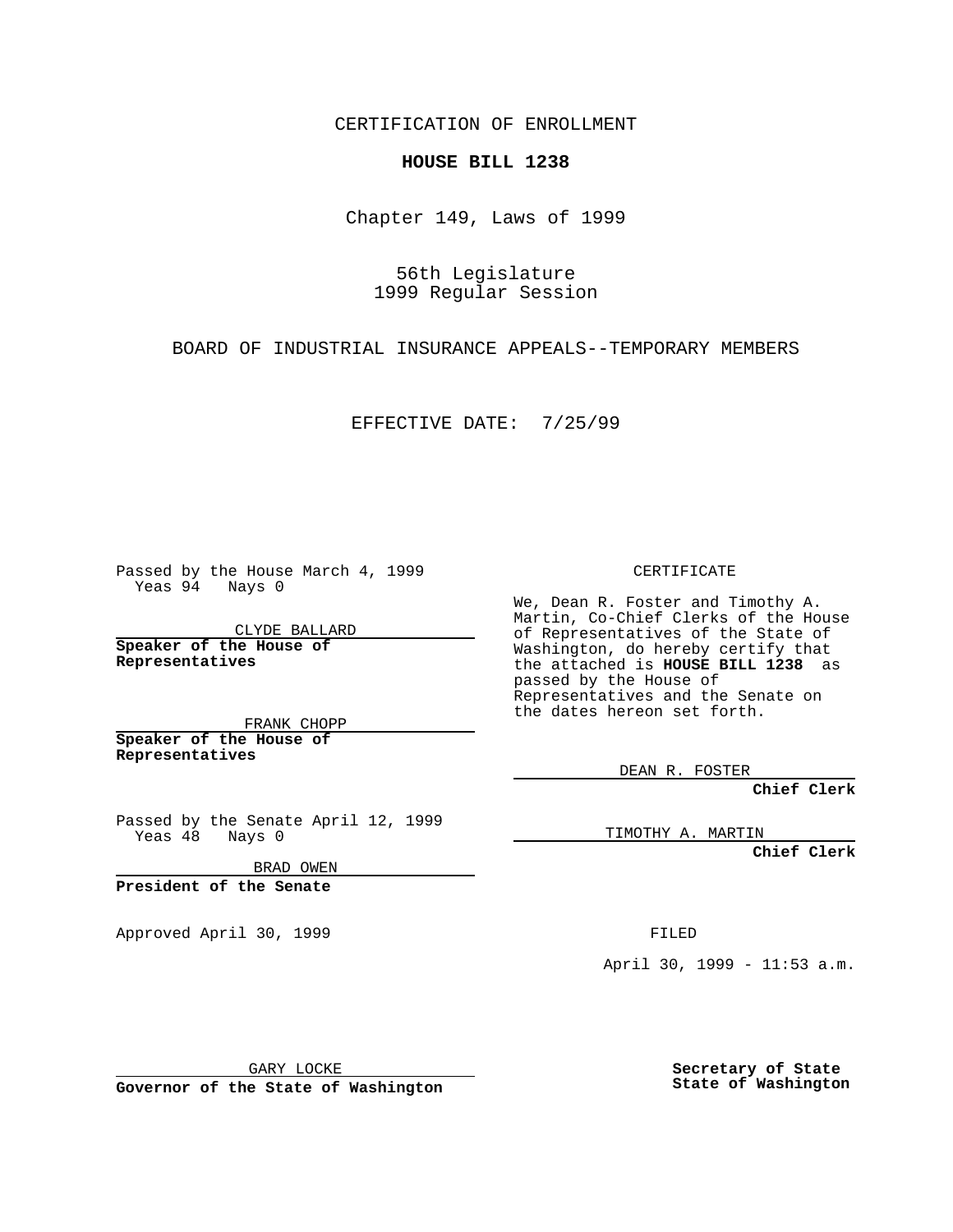## **HOUSE BILL 1238** \_\_\_\_\_\_\_\_\_\_\_\_\_\_\_\_\_\_\_\_\_\_\_\_\_\_\_\_\_\_\_\_\_\_\_\_\_\_\_\_\_\_\_\_\_\_\_

\_\_\_\_\_\_\_\_\_\_\_\_\_\_\_\_\_\_\_\_\_\_\_\_\_\_\_\_\_\_\_\_\_\_\_\_\_\_\_\_\_\_\_\_\_\_\_

Passed Legislature - 1999 Regular Session

**State of Washington 56th Legislature 1999 Regular Session By** Representatives Conway, Clements, Wood, McMorris and Hurst Read first time 01/19/1999. Referred to Committee on Commerce & Labor.

 AN ACT Relating to the membership of the board of industrial insurance appeals; and amending RCW 51.52.010.

BE IT ENACTED BY THE LEGISLATURE OF THE STATE OF WASHINGTON:

 **Sec. 1.** RCW 51.52.010 and 1981 c 338 s 10 are each amended to read as follows:

 There shall be a "board of industrial insurance appeals," hereinafter called the "board," consisting of three members appointed by the governor, with the advice and consent of the senate, as hereinafter provided. One shall be a representative of the public and a lawyer, appointed from a mutually agreed to list of not less than three active members of the Washington state bar association, submitted to the governor by the two organizations defined below, and such member shall be the chairperson of said board. The second member shall be a representative of the majority of workers engaged in employment under this title and selected from a list of not less than three names submitted to the governor by an organization, state-wide in scope, which through its affiliates embraces a cross section and a majority of the organized labor of the state. The third member shall be a representative of employers under this title, and appointed from a list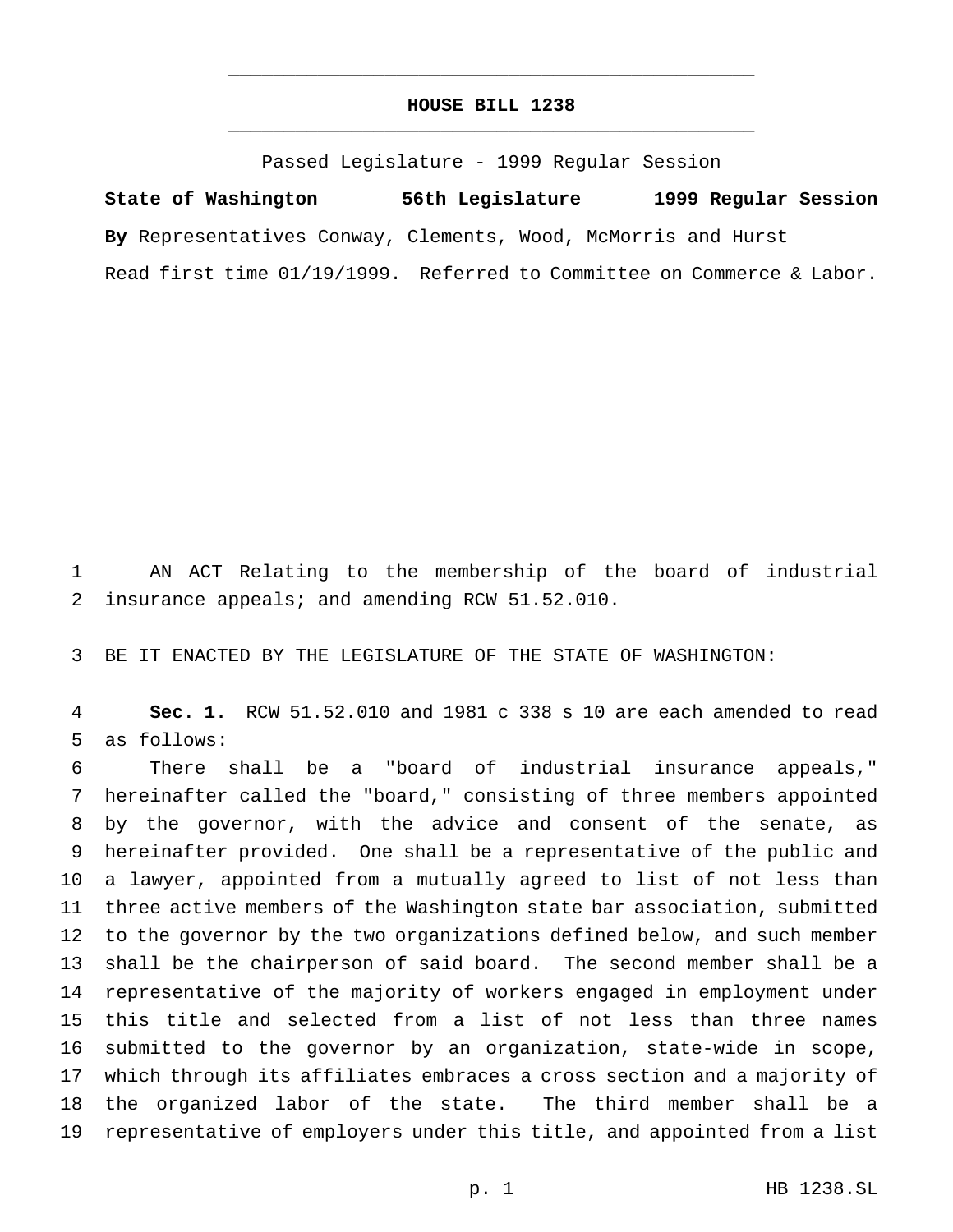of at least three names submitted to the governor by a recognized state-wide organization of employers, representing a majority of employers. The initial terms of office of the members of the board shall be for six, four, and two years respectively. Thereafter all terms shall be for a period of six years. Each member of the board shall be eligible for reappointment and shall hold office until his or her successor is appointed and qualified. In the event of a vacancy the governor is authorized to appoint a successor to fill the unexpired term of his or her predecessor. All appointments to the board shall be 10 made in conformity with the foregoing plan. In the event a board 11 member becomes incapacitated in excess of thirty days either due to his 12 or her illness or that of an immediate family member as determined by 13 a request for family leave or as certified by the affected member's 14 treating physician, the governor shall appoint an acting member to 15 serve pro tem. Such an appointment shall be made in conformity with the foregoing plan, except that the list of candidates shall be 17 submitted to the governor not more than fifteen days after the affected 18 organizations are notified of the incapacity and the governor shall 19 make the appointment within fifteen days after the list is submitted. The temporary member shall serve until such time as the affected member is able to reassume his or her duties by returning from requested 22 family leave or as determined by the treating physician or until the 23 affected member's term expires, whichever occurs first. Whenever the workload of the board and its orderly and expeditious disposition shall necessitate, the governor may appoint two additional pro-tem members in addition to the regular members. Such appointments shall be for a definite period of time, and shall be made from lists submitted respectively by labor and industry as in the case of regular members. One pro-tem member shall be a representative of labor and one shall be a representative of industry. Members shall devote their entire time to the duties of the board and shall receive for their services a salary as fixed by the governor in accordance with the provisions of RCW 43.03.040 which shall be in addition to travel expenses in accordance with RCW 43.03.050 and 43.03.060 as now existing or hereafter amended. Headquarters for the board shall be located in Olympia. The board shall adopt a seal which shall be judicially recognized.